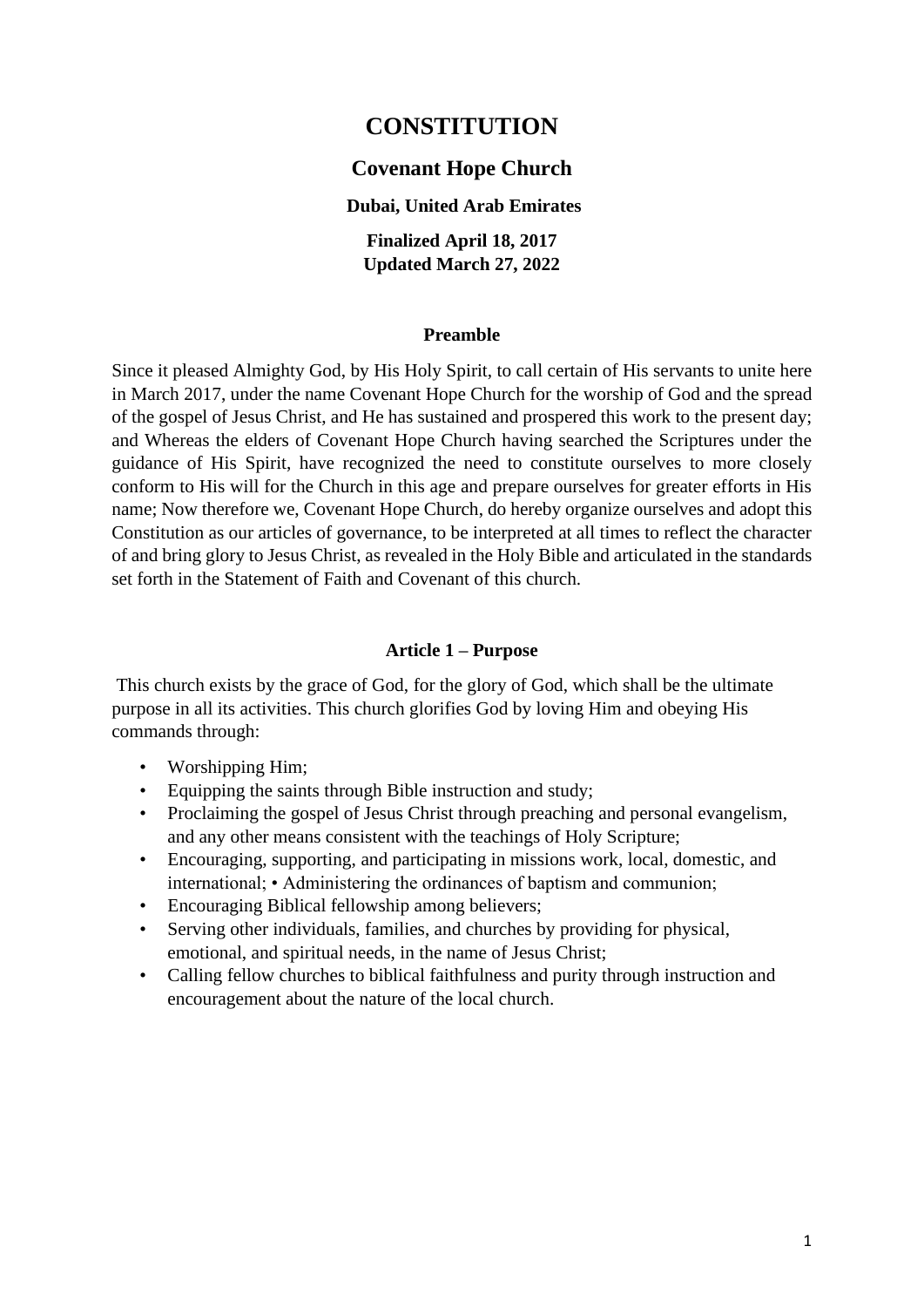## **Article 2 – Membership**

## *Section 1 –* **Qualifications**

*Clause 1* - To qualify for membership in this church, a person must be a believer in Jesus Christ who gives evidence of regeneration, who has been baptized, and who wholeheartedly believes in the Christian faith as revealed in the Bible.

*Clause 2 -* Each member must agree to submit to the teaching of scripture as expressed in the Statement of Faith and must promise to keep the commitments expressed in the Church Covenant.

## *Section 2 –* **Admission of Members**

*Clause 1 -* The elders shall be responsible for determining each person's qualification for membership. In making this determination, they may rely on a person's profession of faith, or such other evidence, as the elders deem appropriate.

*Clause 2 -* To be admitted into church membership, applicants shall be recommended by the elders for admission and accepted by a simple majority vote of the members present at any regular or special meeting of the members.

## *Section 3* **– Duties and Privileges of Membership**

*Clause 1 -* In accord with the duties enumerated in the Church Covenant, each member shall be privileged and expected to participate in and contribute to the ministry and life of the church, consistent with God's leading and with the gifts, time, and material resources each has received from God.

*Clause 2* – Only members of this congregation shall be entitled to serve in the ministries of the church; non-members may serve on an ad-hoc basis with the approval of the elders. Nonmembers may not lead any ministry or hold any office of the church. Notwithstanding, nonmembers may serve the church for purposes of administration and professional consultation.

*Clause 3 -* Under Christ this congregation is governed by its members. Therefore, it is the privilege and responsibility of members to attend all members' meetings and vote on the election of officers, on decisions regarding membership status, and on such other matters as may be submitted to a vote.

## *Section 4* **– On Church Discipline**

*Clause 1* - Any member consistently neglectful of his or her duties or guilty of conduct by which the name of our Lord Jesus Christ may be dishonored, and so opposing the welfare of the church, shall be subject to the admonition of the elders and the discipline of the church, according to the instructions of our Lord in Matthew 18:15–17 and the example of scripture.

*Clause 2* - Church discipline, then, should ordinarily be contemplated after individual private admonition has failed.

*Clause 3-* Church discipline can include admonition by the elders or congregation, removal from office, and excommunication (see Matthew 18:15–17; 2 Thessalonians 3:14–15; 1 Timothy 5: 19– 20; 1 Corinthians 5: 4–5).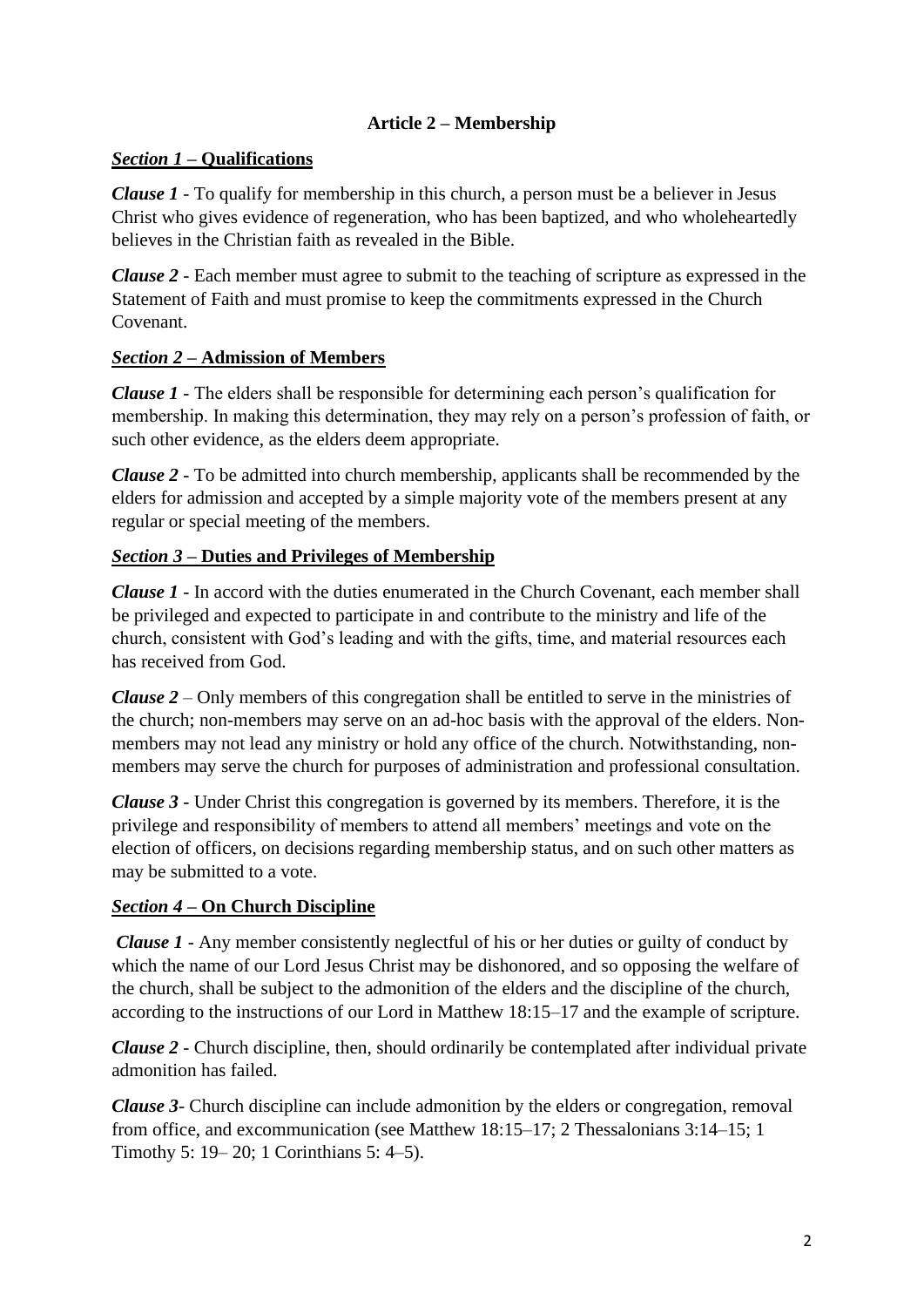*Clause 4* - The purpose of such discipline should be:

- For the *repentance, reconciliation, and spiritual growth of the individual disciplined* (see Proverbs 15: 5; 29: 15; I Corinthians 4:14; Ephesians 6:4; I Timothy 3:4–5; Hebrews 12:1–11; Psalm 119:115; 141: 5; Proverbs 17: 10; 25: 12; 27: 5; Ecclesiastes 7:5; Matthew 7:26–27; 18:15–17; Luke 17:3; Acts 2:40; I Corinthians 5:5; Galatians 6: 1–5; II Thessalonians 3:6, 14–15; I Timothy 1: 20; Titus 1:13–14; James 1 22);
- For the *instruction in righteousness and good of other Christians*, as an example to them (see Proverbs 13: 20; Romans 15: 14; I Corinthians 5: 11; 15: 33; Colossians 3: 16; I Thessalonians 5: 14 [note this is written to the whole church, not just to leaders]; I Timothy 5: 20; Titus 1: 11; Hebrews 10: 24–25)
- For the *purity of the church* as a whole (see I Corinthians 5: 6–7; II Corinthians 13: 10; Ephesians 5: 27; II John 10; Jude 24; Revelation 21: 2);
- For the *good of our corporate witness* to non–Christians (see Proverbs 28: 7; Matthew 5: 13–16; John 13: 35; Acts 5: 1–14; Ephesians 5: 11; I Timothy 3: 7; II Peter 2: 2; I John 3: 10);
- And supremely for *the glory of God* by reflecting His holy character (see Deuteronomy 5: 11; I Kings 11: 2; II Chronicles 19: 2; Ezra 6: 21; Nehemiah 9: 2; Isaiah 52: 11; Ezekiel 36: 20; Matthew 5: 16; John 15: 8; 18: 17, 25; Romans 2: 24; 15: 5–6; II Corinthians 6: 14–7: 1; Ephesians 1: 4; 5: 27; I Peter 2: 12).

## *Section 5* **– Termination of Membership**

*Clause 1* - The church shall recognize the termination of a person's membership after he or she has voluntarily resigned or joined with another church.

*Clause 2 -* Membership may also be terminated as an act of church discipline (ordinarily, but not necessarily, at the recommendation of the elders) upon the vote of at least two-thirds of the members present at any regular or special meeting of the members. Church discipline is ordinarily, but not necessarily, considered at the recommendation of the elders.

*Clause 3* - The church shall have authority to refuse a member's voluntary resignation or transfer of membership if the church intends to proceed with a process of church discipline or for any other biblical reason.

*Clause 4 -* The church shall also remove a member following his or her death.

#### **Article 3 - Meetings**

#### *Section 1 –* **Worship Meetings**

*Clause 1* - Covenant Hope Church will gather regularly on Sundays for corporate worship. In addition, the church may hold semi-regular worship gatherings on other days as well.

#### *Section 2* **– Members' Meetings**

*Clause 1* - In every meeting together, members shall act in that spirit of mutual trust, openness, and loving consideration which is appropriate within the body of our Lord Jesus Christ.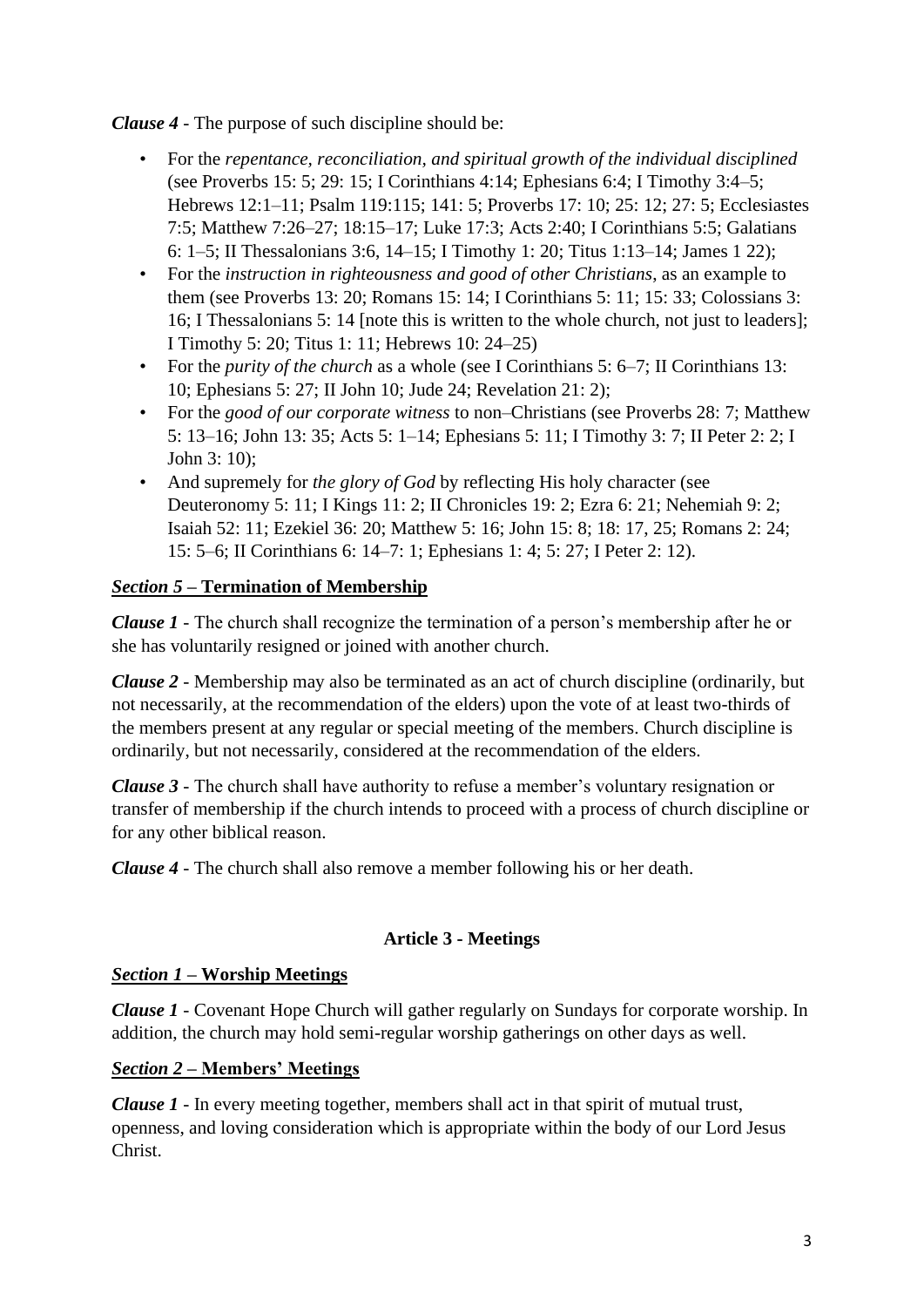*Clause 2* - There shall be a regular members' meeting as needed and a minimum of 2 per year. No members' meeting shall be held until the date, time, and place of such a meeting shall be announced at every public meeting of the church for at least one week immediately prior to the members' meeting in question.

*Clause 3* - An elder designated by the elders shall preside as moderator at all members' meetings of the church.

*Clause 4 -* The elders shall see that the stated meetings of the church are regularly held and that required reports are submitted to the church by the responsible members. Provided all constitutional provisions for notification have been met, a quorum shall be understood to be met by those members present.

*Clause 5 -* All votes shall be tallied based on the number of votes cast by members present.

*Clause 6* - A budget shall be approved by the membership at a members' meeting not more than three months after the start of the fiscal year. Prior to this approval and subject to the elders' discretion, expenditures may continue at the prior year's level.

*Clause 7 -* At any regular or special members' meeting, officers may be elected and positions filled as needed, so long as all relevant constitutional requirements have been met. Special members' meetings may be called as required by the elders, or at the written request, submitted to the elders, of 20% of the voting membership. The date, time, and purpose of any special meeting shall be announced at all public services of the church within two weeks preceding the meeting. In the event of a written request from the members, the elders shall call a special meeting to be held within one month of their receipt of the request.

## **Article 4 – Officers**

#### *Section 1* **– Summary**

*Clause 1* - The Biblical offices in the church are elders and deacons, though final earthly authority is vested in the assembled congregation. All officers (other than new pastors) must be members of this church prior to assuming their responsibilities.

#### **Section 2 – Elders**

*Clause 1* - The elders shall be comprised of not less than three men who satisfy the qualifications for the office of elder set forth in I Timothy 3: 1–7 and Titus 1: 6–9.

*Clause 2 -* All elders must wholeheartedly affirm and believe every article of the statement of faith.

*Clause 3* - No elder shall hold the office of deacon during his tenure.

*Clause 4* – In accordance with I Timothy 2:12 and 3:2, women shall not serve as elders.

*Clause 5* – An equal or greater number of elders shall be laymen.

*Clause 6 -*Subject to the will of the congregation, the elders shall oversee the ministry and resources of the church. In keeping with the principles set forth in Acts 6: 1–6 and I Peter 5: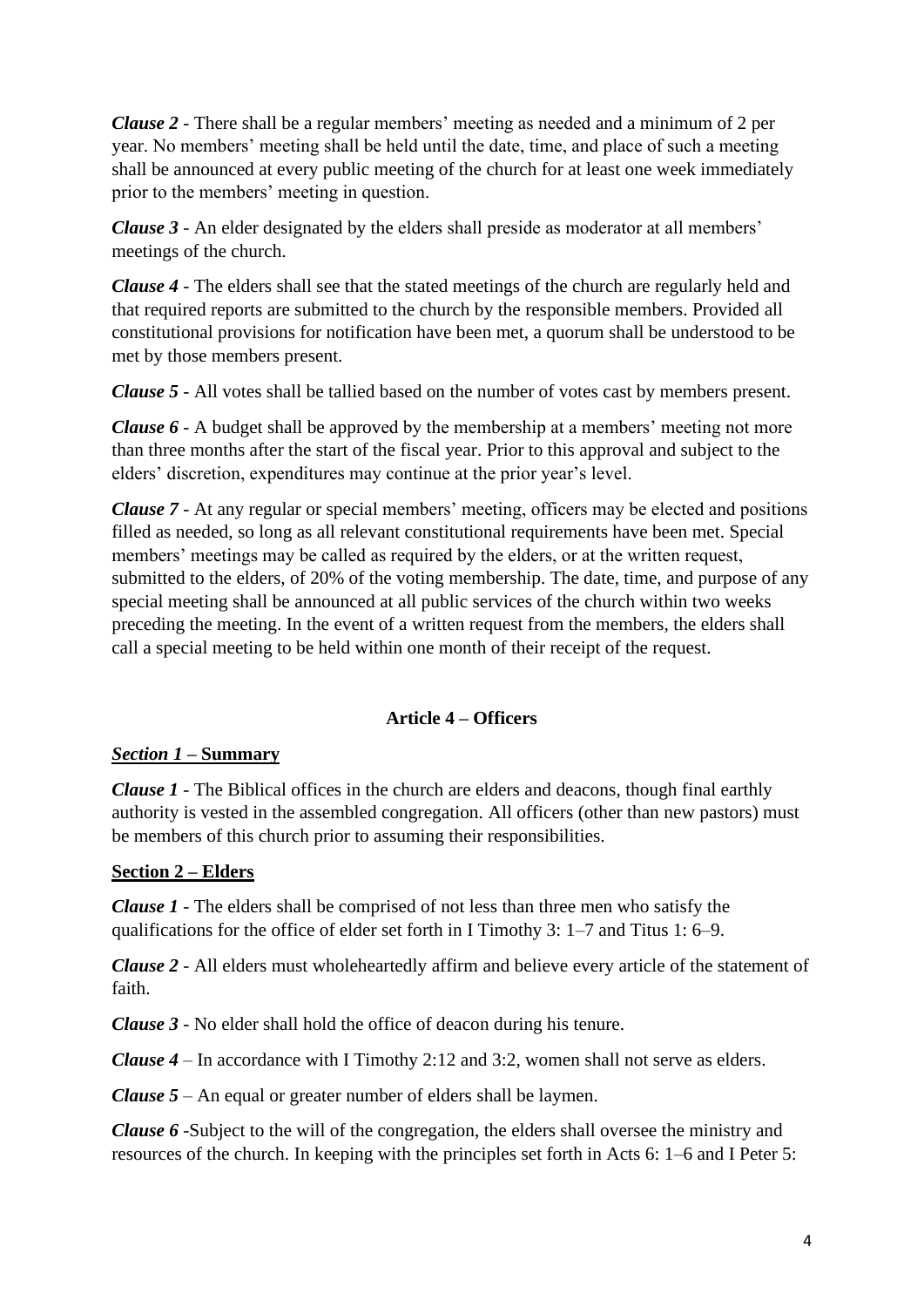1–4, the elders shall devote their time to prayer, the ministry of the Word (by teaching and encouraging sound doctrine), and shepherding God's flock.

*Clause 7 -* The church shall recognize men gifted and willing to serve in this calling, in accordance with the constitutional provisions on elections. These men shall be received as gifts of Christ to His church and set apart as elders. This recognition shall be reaffirmed by the church triennially. After an elder, other than the senior or associate pastor(s), has served two consecutive three-year terms, he may only be elected to the office of elder after at least one year.

*Clause 8 -* An elder's term of office may be terminated by resignation or by dismissal. Any two members with reason to believe that an elder should be dismissed should express such concern to the elders and, if need be, to the congregation. Any such action shall be done in accordance with the instructions of our Lord in Matthew 18: 15–17 and I Timothy 5:17-21 Any of the elders may be dismissed by a two-thirds vote of the members at any members' meeting of the church.

*Clause 9 -* The elders shall take particular responsibility to examine and instruct prospective members, examine and recommend all prospective candidates for offices and positions, oversee the work of the deacons and appointed church agents and committees, conduct worship services, administer the ordinances of baptism and communion, equip the membership for the work of the ministry, encourage sound doctrine and practice, admonish and correct error, oversee the process of church discipline, coordinate and promote the ministries of the church, and mobilize the church for world missions. The elders are further to ensure that all who minister the Word to the congregation share our fundamental convictions concerning the means of salvation. This includes outside speakers.

*Clause 10 -* The elders may establish ministry positions or committees to assist them in fulfilling their responsibilities. The elders may also propose funding for new paid staff positions.

*Clause 11* - The membership shall approve all candidates to fill the positions of senior and associate pastor. The scope and approval of job descriptions for any staff position shall reside in the hands of those with hiring authority for that position. The elders shall have primary responsibility for the employment, supervision, and evaluation of staff members. This responsibility may, on a case-by-case basis, be delegated to another staff member.

*Clause 12 -* Each year the elders, after consultation with the deacons, the deaconesses, and the membership, shall present to the church an itemized budget. This budget shall be presented for discussion at a specially-called budget meeting and called up for a vote at the following members' meeting. No money shall be solicited by or on behalf of the church or any of its ministries without the approval of the elders.

## *Section 3* **– The Senior Pastor**

*Clause 1* - The senior pastor shall be an elder. He shall perform the duties of an elder described in Section 2, above, and shall be recognized by the church as particularly gifted and called to the full-time ministry of preaching and teaching.

*Clause 2 -* His call shall not be subject to the triennial reaffirmation or to the term limitation set out in Article 5, Section 2, for elders. His call shall be defined as per Article 5, Section 3.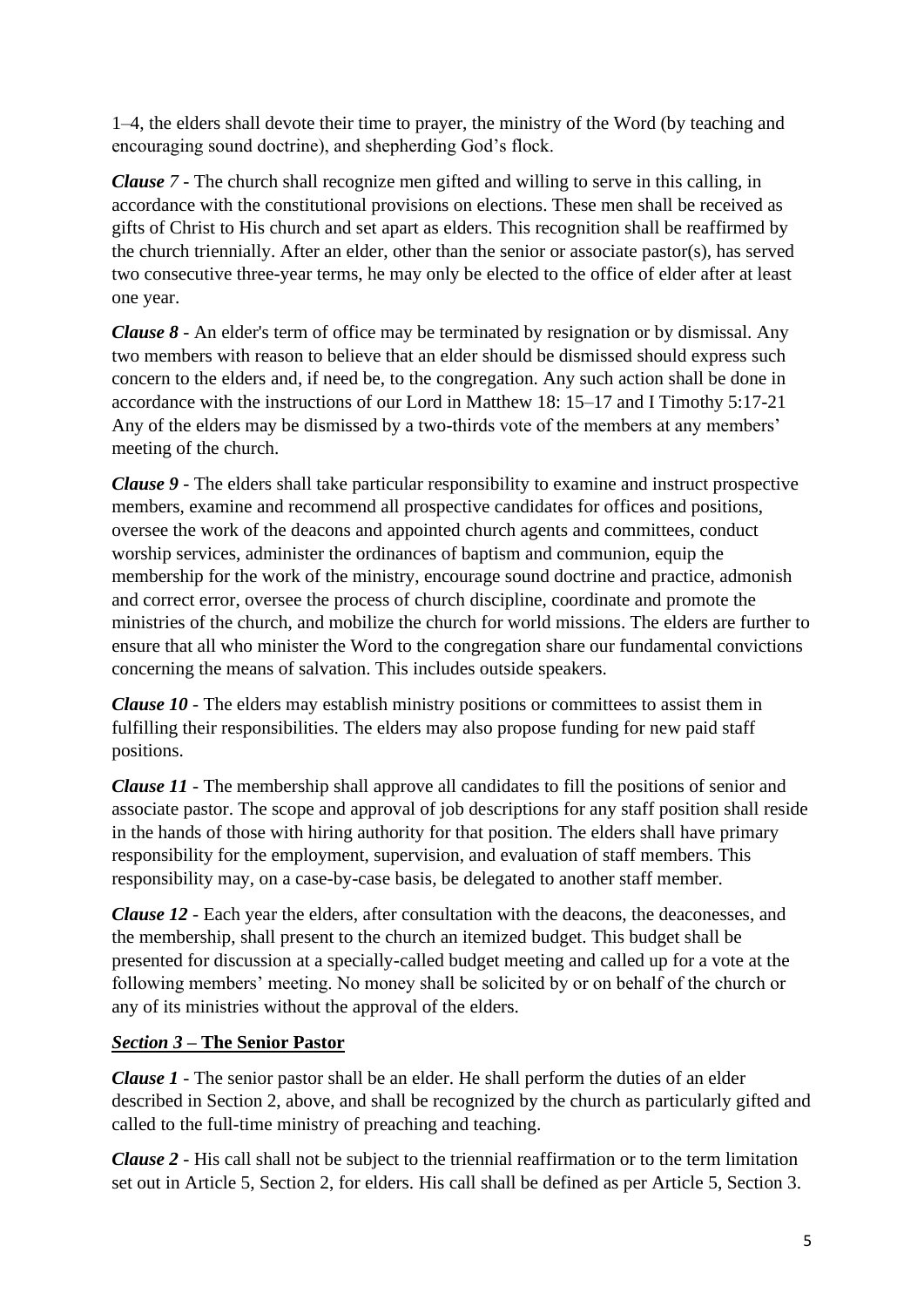*Clause 3 -* He shall preach, administer the ordinances of baptism and the Lord's Supper, and perform such other duties as usually pertain to that office, or as set forth in the constitution. In the absence or incapacity of the senior pastor the elders shall assume responsibility for his duties, any of which can be delegated.

## *Section 4* **– Associate Pastors**

*Clause 1* - The church may call additional pastors whose relationship to the senior pastor is that of associate.

*Clause 2* - An associate pastor shall be an elder. He shall perform the duties of an elder described in Section 2, above, and shall be recognized by the church as particularly gifted and called to the full-time ministry of preaching and teaching.

*Clause 3* - His call shall not be subject to the triennial reaffirmation or to the term limitation. set out in Article 5, Section 2, for elders. His call shall be defined as per Article 5, Section 4.

*Clause 4 -* He shall assist the senior pastor in the performance of his regular duties and shall perform any other duties as usually pertain to the office of pastor, or as set forth in the constitution, or which may be specifically assigned to him by the congregation. In the absence or incapacity of the senior pastor for defined periods of time (such as sabbatical or illness), the associate pastor(s) shall assume the responsibility for his duties under the oversight of the elders.

## **Section 5 – Assistant Pastors**

*Clause 1* - The church may call additional pastors, from within the congregation only, whose relationship to the senior pastor is that of assistant.

*Clause 2* - An assistant pastor shall be an elder. He shall perform the duties of an elder described in Section 2, above, and shall be recognized by the church as particularly gifted and called to the full-time ministry of preaching and teaching.

*Clause 3 -* His call shall be subject to the triennial reaffirmation and term limitation set out in Article 5, section 2, for elders. His call shall be defined as per Article 5, Section 5.

*Clause 4 -* He shall assist the senior pastor and associate pastor(s) in the performance of their regular duties, and shall perform any other duties as usually pertain to the office of pastor. The elders shall define the responsibilities of the assistant pastor(s).

#### *Section 6* – **Pastoral Assistants**

*Clause 1* - The elders may hire additional staff to assist with pastoral ministry, designated as pastoral assistants.

*Clause 2* - These shall not be pastors, though they may be recognized as elders should they be nominated by the elders and elected by the congregation, in accordance with Article 5, Section 2.

*Clause 3* - The senior pastor shall define the responsibilities of the pastoral assistant(s) in consultation with the elders. They shall serve at the will of the elders.

#### *Section 7* **– Deacons & Deaconesses**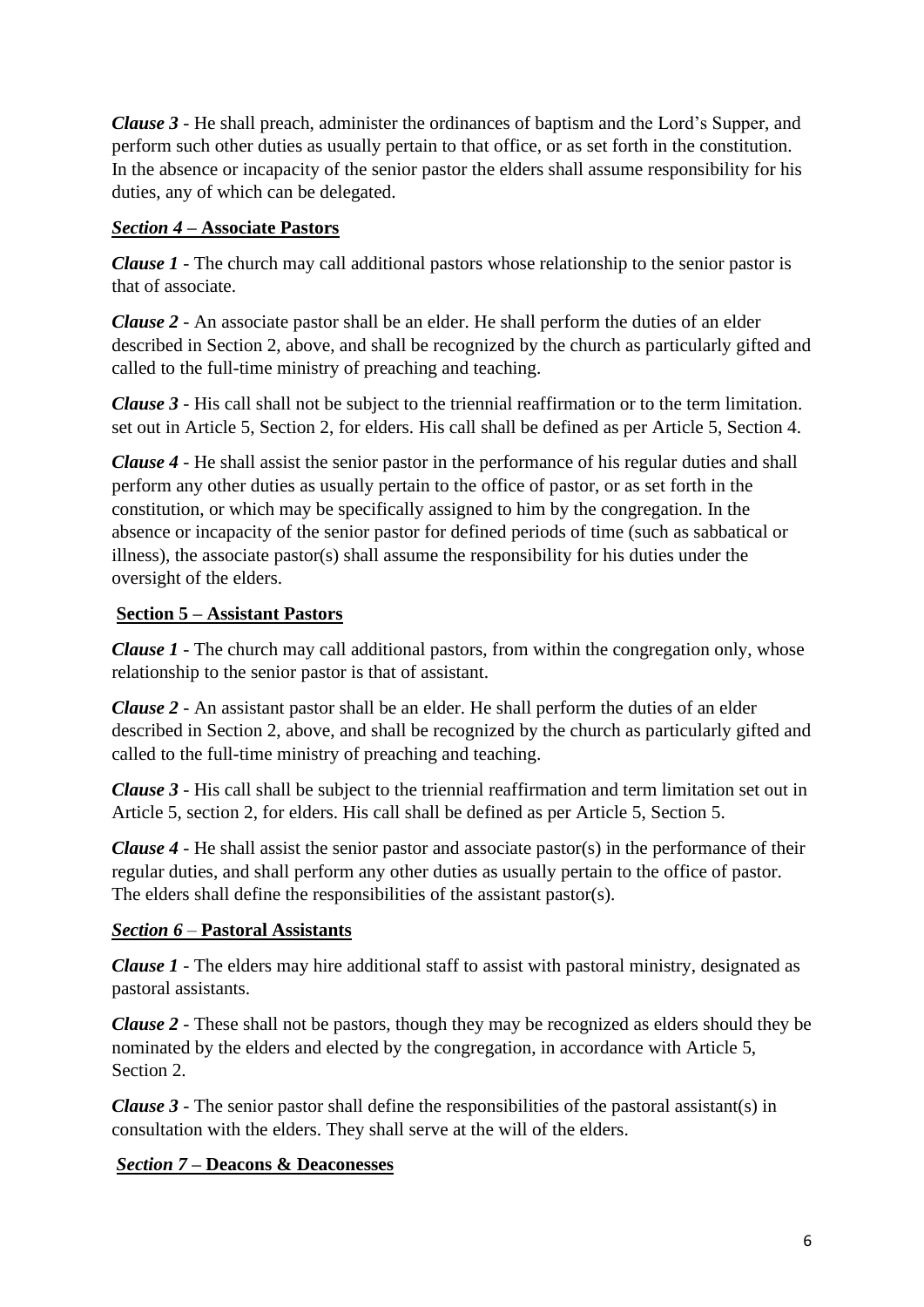*Clause 1 -* The office of deacon is described in I Timothy 3: 8–13 and Acts 6: 1–7. The church shall recognize, in accordance with the constitutional provisions on elections, men and women who are giving of themselves in service to the church, and who possess particular gifts of service. These members shall be received as gifts of Christ to His church and set apart as deacons and deaconesses.

*Clause 2-* Deacons and deaconesses shall care for the temporal needs of members, attend to the accommodations for public worship, and encourage and support those able to help others and those with gifts of administration.

*Clause 3-* The deacons and deaconesses shall receive, hold, and disburse a fund for benevolence, reporting on its use to the elders at their request, and reporting to the church its total receipts and total disbursements only.

*Clause 4 -* The deacons and deaconesses, with the agreement of the elders, may establish unpaid administrative positions or committees of members to assist them in fulfilling their responsibilities in the church.

## **Article 5 – Elections**

## *Section 1* **– Principles**

The process for church elections shall be interpreted and carried out to fulfill the following principles:

- Substantial prayer, both individually and corporately, should be an integral part of the election process;
- Nominations should proceed with the support of the elders:
- All candidates for church office should be treated with the grace, kindness, and honesty appropriate in evaluating fellow members;
- The election process shall express that spirit of mutual trust, openness, and loving consideration that is appropriate within the body of our Lord Jesus Christ.

## *Section 2* **– Selection of Officers**

*Clause 1* - The election of officers shall be held at a members' meeting of the church.

*Clause 2 -* Names of nominees to serve as elders, and deacons shall be presented by the elders at the previous members' meeting (providing that the previous meeting occurred at least eight weeks prior), and the election shall proceed as directed by the moderator.

*Clause 3* - The elders should seek recommendations and involvement from the general membership in the nomination process. Any member with reason to believe that a nominated candidate is unqualified for an office should express such concern to the elders. Members intending to speak in opposition to a candidate should express their objection to the elders as far in advance as possible before the relevant church members' meeting.

*Clause 4 -* The moderator shall declare elected all men receiving 75% of all votes cast for the office of elder.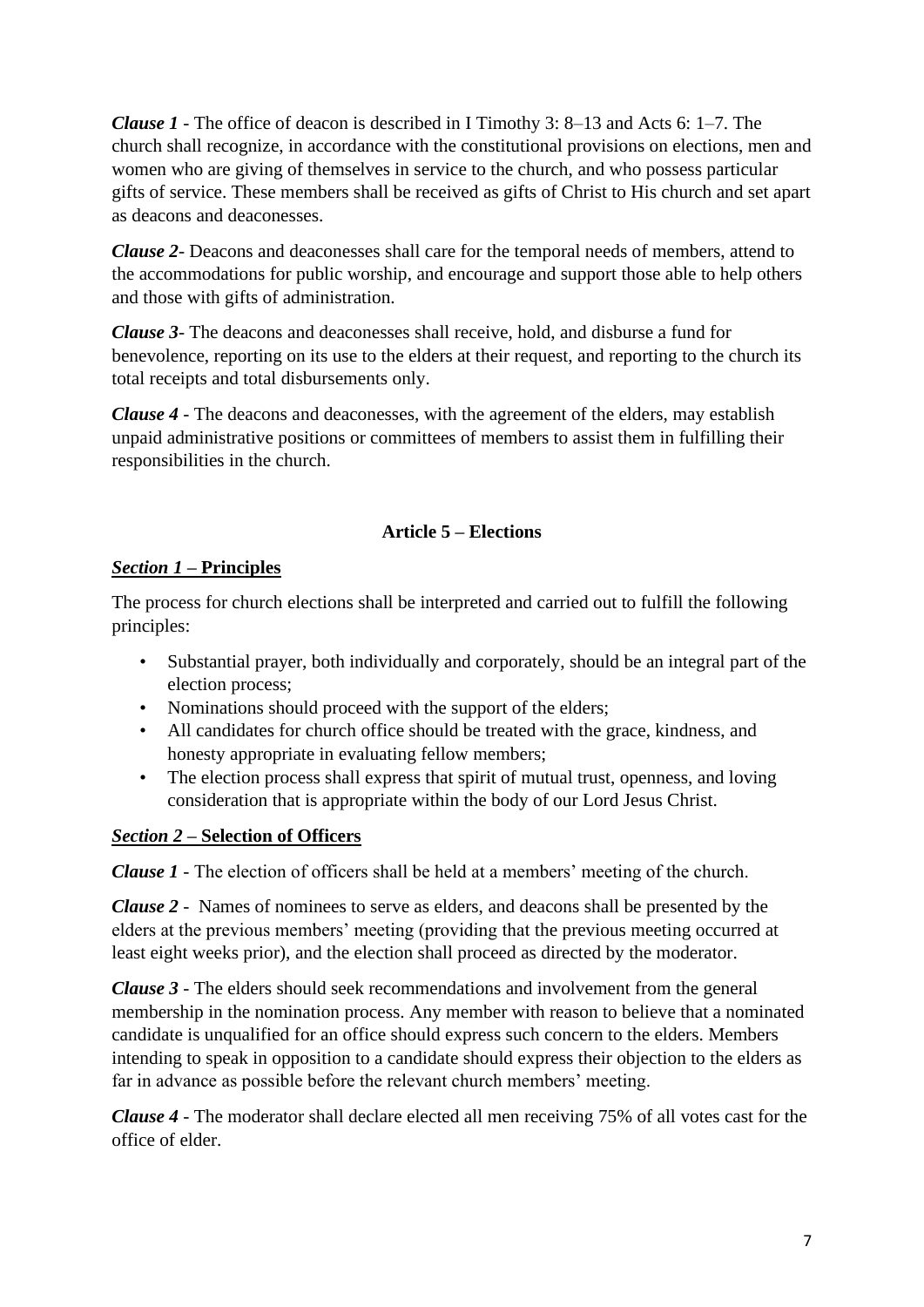*Clause 5 -* For all other offices, the moderator shall declare elected all persons receiving a simple majority of all votes cast; abstentions will not be considered as votes cast.

*Clause 6* - The persons elected shall assume their respective offices upon election, unless another date has been specifically designated.

## *Section 3* **– Calling of the Senior Pastor**

*Clause 1* - In the calling of any man to this position, the same basic process of calling an elder must be followed.

*Clause 2* - In addition, however, the church must be given adequate opportunity to assess the preaching gifts of any potential senior pastor and, before being asked to express its judgment, must receive assurance from the elders that, having interviewed the man concerned, they are in no doubt as to his wholehearted assent to the Statement of Faith and Church Covenant. A period of at least one month shall be given for the congregation to assess and express its judgment.

*Clause 3* - Notice of the nomination of a man to be elected to membership and called as senior pastor (which shall include, if necessary, election to membership of his wife if he is married) must be given at two Sunday services following the nomination, prior to the vote at a members' meeting.

# *Section 4* **– Calling of Associate Pastor**

*Clause 1* - In the calling of any man to the position of associate pastor, the same basic process of calling an elder must be followed.

*Clause 2* - In addition, the church must be given adequate opportunity to assess the preaching gifts of any potential associate pastor and, before being asked to express its judgment, must receive assurance from the elders that, having interviewed the man concerned, they are in no doubt as to his wholehearted assent to the Statement of Faith and Church Covenant.

*Clause 3* - Notice of the nomination of a man to be called as associate pastor (which shall include, if necessary, election to membership of him and his wife if he is married) must be given at two Sunday services following the nomination, prior to the vote at a members' meeting.

## *Section 5* **– Calling of Assistant Pastor**

The calling of any man to the position of assistant pastor requires that that man have been recognized and called by the congregation to the office of elder, according to the process described in Article 5, Section 2. Such a man may then be called by the elders to serve as assistant pastor with defined duties for a fixed period of time specified by the elders in the terms of his call.